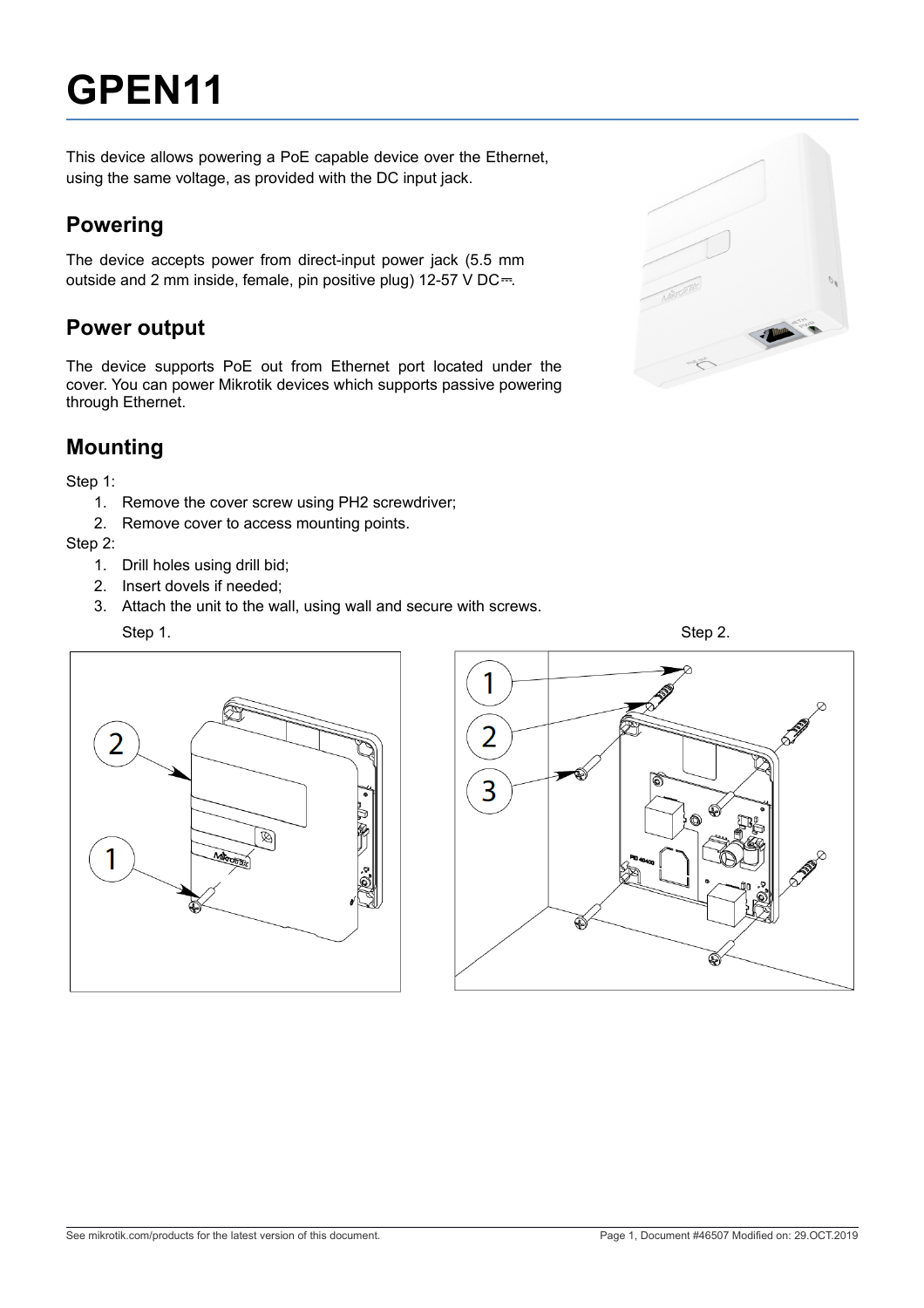Step 3:

- 1. Plug in the Ethernet cable going to the unit that will be powered;
- 2. Plug in power source for the GPEN.
	- \* Outgoing Ethernet cable can be guided through position A, or B for cable leading into the wall.

Step 4:

- 1. Re-attach cover;
- 2. Secure cover using the screw;
- 3. Use the sticker to cover the screw location.

Step 3. Step 4.



When mounting on the wall, please ensure that cable feed is pointing downwards. The IPX rating scale of this device is IPX0. We recommend using Cat6 shielded cables.

#### **Accessories**

Package includes the following accessories that come with the device:

• K-62 screw kit

## **Specifications**

For more information about this product, specifications, pictures, downloads please visit our web page: <https://mikrotik.com/product/gpen11>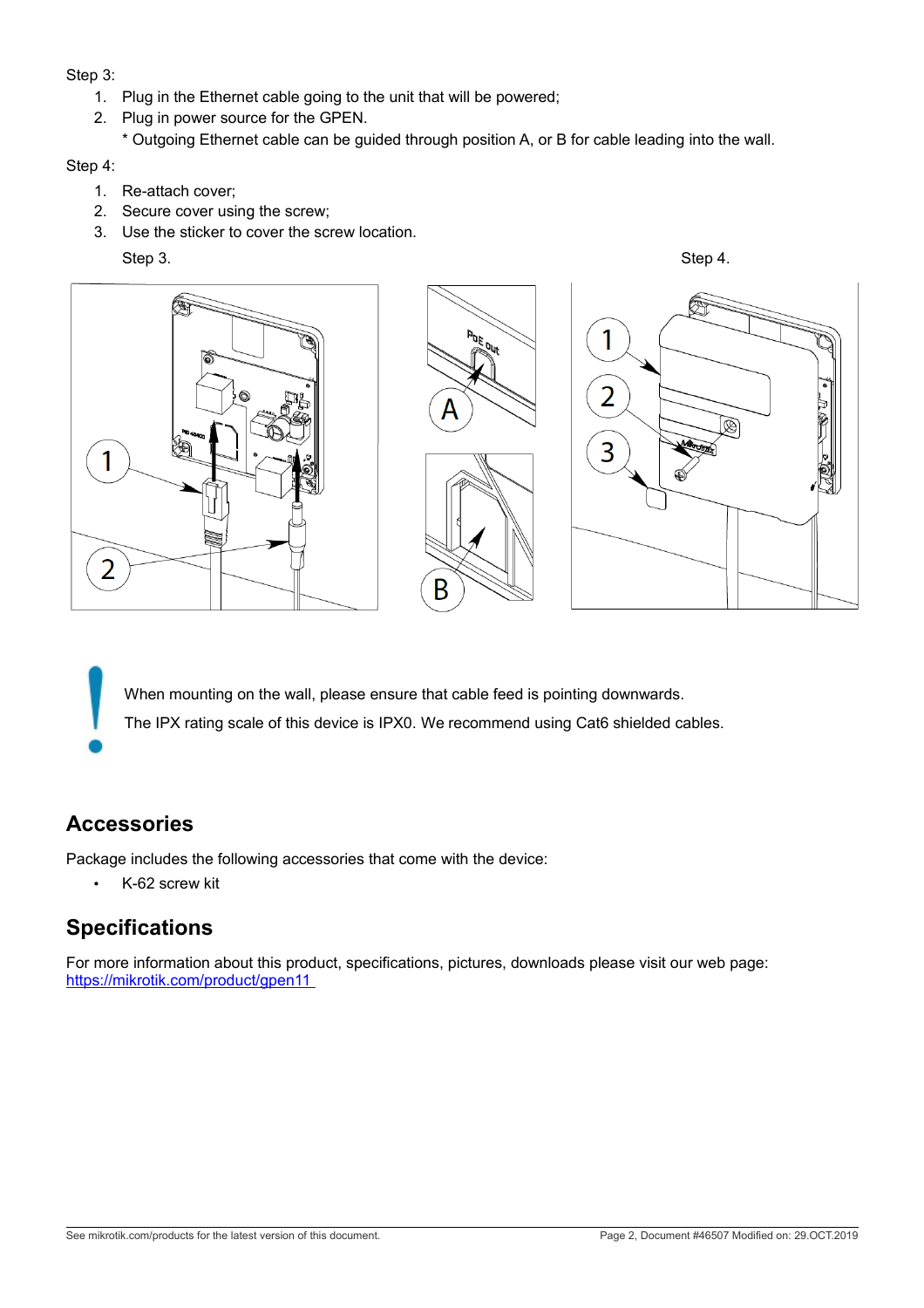## **Federal Communication Commission Interference Statement**

This equipment has been tested and found to comply with the limits for a Class B digital device, pursuant to Part 15 of the FCC Rules. These limits are designed to provide reasonable protection against harmful interference in a residential installation.

This equipment generates, uses and can radiate radio frequency energy and, if not installed and used in accordance with the instructions, may cause harmful interference to radio communications. However, there is no guarantee that interference will not occur in a particular installation. If this equipment does cause harmful interference to radio or television reception, which can be determined by turning the equipment off and on, the user is encouraged to try to correct the interference by one of the following measures:

- Reorient or relocate the receiving antenna.
- Increase the separation between the equipment and receiver.
- Connect the equipment into an outlet on a circuit different from that to which the receiver is connected.



• Consult the dealer or an experienced radio/TV technician for help.

FCC Caution: Any changes or modifications not expressly approved by the party responsible for compliance could void the user's authority to operate this equipment.

This device complies with Part 15 of the FCC Rules. Operation is subject to the following two conditions: (1) This device may not cause harmful interference, and (2) this device must accept any interference received, including interference that may cause undesired operation.

Note: This unit was tested with shielded cables on the peripheral devices. Shielded cables must be used with the unit to ensure compliance.

### **Industry Canada**

This device complies with Industry Canada licence-exempt RSS standard(s). Operation is subject to the following two conditions: (1) this device may not cause interference, and (2) this device must accept any interference, including interference that may cause undesired operation of the device.

Le présent appareil est conforme aux CNR d'Industrie Canada applicables aux appareils radio exempts de licence. L'exploitation est autorisée aux deux conditions suivantes: (1) l'appareil ne doit pas produire de brouillage, et (2) l'utilisateur de l'appareil doit accepter tout brouillage radioélectrique subi, même si le brouillage est susceptible d'en compromettre le fonctionnement.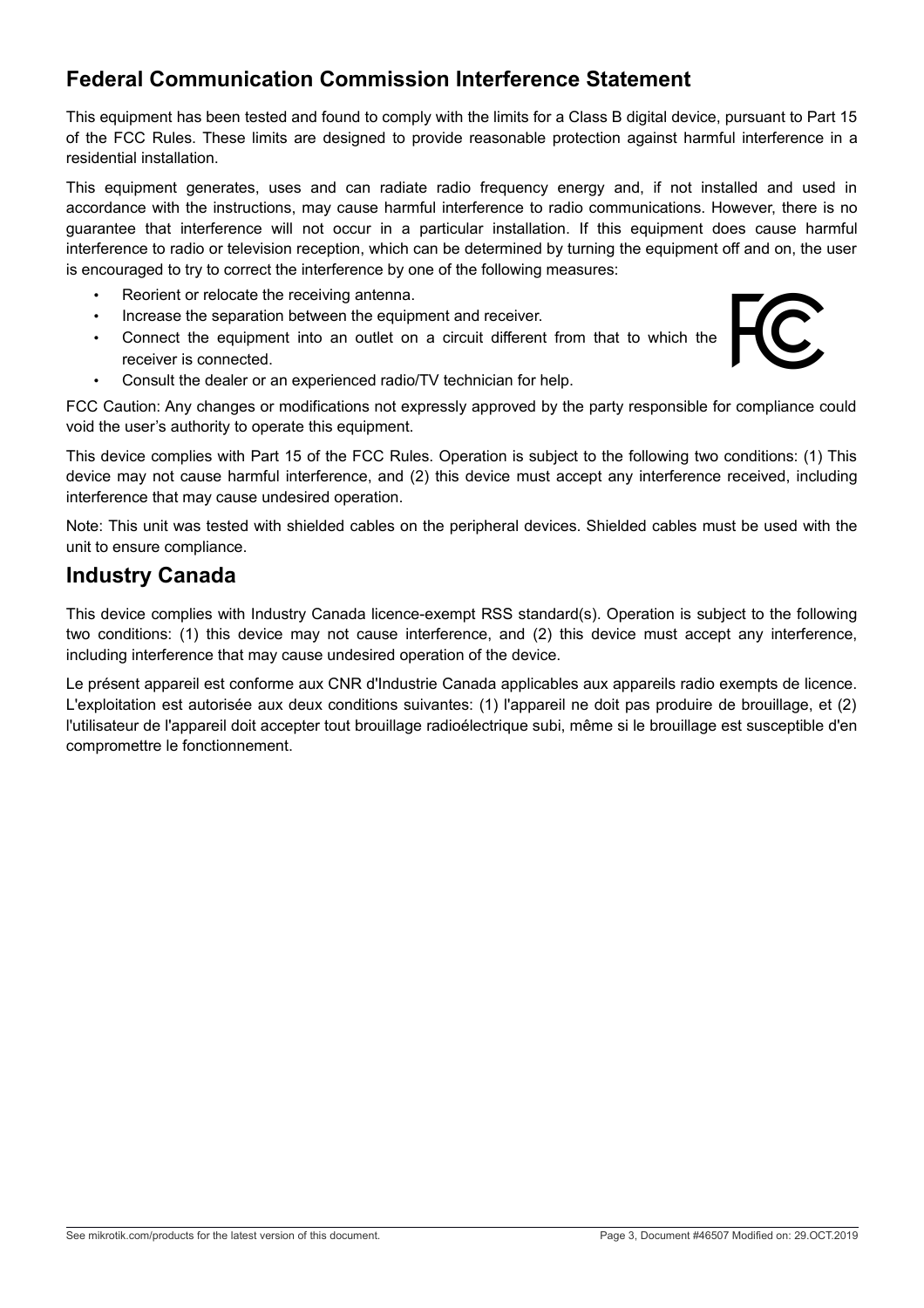#### **CE Declaration of Conformity**

Manufacturer: Mikrotikls SIA, Brivibas gatve 214i Riga, Latvia, LV1039.

|    | ividiTulacturer. Mintounis OIA, Drividas gatve Z 141 inga, Latvia, Lv 1009.                                                                                                                                                                     |
|----|-------------------------------------------------------------------------------------------------------------------------------------------------------------------------------------------------------------------------------------------------|
|    | ВСС настоящото Mikrotīkls SIA декларира, че този тип радиосъоръжение RouterBOARD е в съответствие с Директива 2014/53/ЕС.                                                                                                                       |
|    | Цялостният текст на ЕС декларацията за съответствие може да се намери на следния интернет адрес: https://mikrotik.com/products                                                                                                                  |
|    | CS∏ímto Mikrotīkls SIA prohlašuje, že typ rádiového zařízení RouterBOARD je v souladu se směrnicí 2014/53/EU. Úplné znění EU prohlášení o                                                                                                       |
|    | shodě je k dispozici na této internetové adrese: https://mikrotik.com/products                                                                                                                                                                  |
|    | DA Hermed erklærer Mikrotīkls SIA, at radioudstyrstypen RouterBOARD er i overensstemmelse med direktiv 2014/53/EU. EU-                                                                                                                          |
|    | overensstemmelseserklæringens fulde tekst kan findes på følgende internetadresse: https://mikrotik.com/products                                                                                                                                 |
|    | DE Hiermit erklärt Mikrotīkls SIA , dass der Funkanlagentyp RouterBOARD der Richtlinie 2014/53/EU entspricht. Der vollständige Text der EU-                                                                                                     |
|    | Konformitätserklärung ist unter der folgenden Internetadresse verfügbar: https://mikrotik.com/products                                                                                                                                          |
|    | ΕL Με την παρούσα ο/η Mikrotīkls SIA , δηλώνει ότι ο ραδιοεξοπλισμός RouterBOARD πληροί την οδηγία 2014/53/ΕΕ. Το πλήρες κείμενο της<br>δήλωσης συμμόρφωσης ΕΕ διατίθεται στην ακόλουθη ιστοσελίδα στο διαδίκτυο: https://mikrotik.com/products |
|    | EN Hereby, Mikrotīkls SIA declares that the radio equipment type RouterBOARD is in compliance with Directive 2014/53/EU. The full text of the                                                                                                   |
|    | EU declaration of conformity is available at the following internet address: https://mikrotik.com/products                                                                                                                                      |
|    | ES Por la presente, Mikrotīkls SIA declara que el tipo de equipo radioeléctrico RouterBOARD es conforme con la Directiva 2014/53/UE. El texto                                                                                                   |
|    | completo de la declaración UE de conformidad está disponible en la dirección Internet siguiente: https://mikrotik.com/products                                                                                                                  |
|    | ET Käesolevaga deklareerib Mikrotīkls SIA , et käesolev raadioseadme tüüp RouterBOARD vastab direktiivi 2014/53/EL nõuetele. ELi                                                                                                                |
|    | vastavusdeklaratsiooni täielik tekst on kättesaadav järgmisel internetiaadressil: https://mikrotik.com/products                                                                                                                                 |
|    | Mikrotīkls SIA vakuuttaa, että radiolaitetyyppi RouterBOARD on direktiivin 2014/53/EU mukainen. EU-vaatimustenmukaisuusvakuutuksen                                                                                                              |
|    | täysimittainen teksti on saatavilla seuraavassa internetosoitteessa: https://mikrotik.com/products                                                                                                                                              |
|    | FR Le soussigné, Mikrotīkls SIA , déclare que l'équipement radioélectrique du type RouterBOARD est conforme à la directive 2014/53/UE. Le                                                                                                       |
|    | texte complet de la déclaration UE de conformité est disponible à l'adresse internet suivante: https://mikrotik.com/products                                                                                                                    |
|    | HR∭likrotīkls SIA ovime izjavljuje da je radijska oprema tipa RouterBOARD u skladu s Direktivom 2014/53/EU. Cjeloviti tekst EU izjave o                                                                                                         |
|    | sukladnosti dostupan je na sljedećoj internetskoj adresi: https://mikrotik.com/products                                                                                                                                                         |
|    | HU∭Nikrotīkls SIA igazolja, hogy a RouterBOARD típusú rádióberendezés megfelel a 2014/53/EU irányelvnek. Az EU-megfelelőségi nyilatkozat                                                                                                        |
|    | teljes szövege elérhető a következő internetes címen: https://mikrotik.com/products                                                                                                                                                             |
|    | Il fabbricante, Mikrotīkls SIA, dichiara che il tipo di apparecchiatura radio RouterBOARD è conforme alla direttiva 2014/53/UE. Il testo                                                                                                        |
|    | completo della dichiarazione di conformità UE è disponibile al seguente indirizzo Internet: https://mikrotik.com/products                                                                                                                       |
| IS | Hér með lýsir Mikrotīkls SIA því yfir að RouterBOARD er í samræmi við grunnkröfur og aðrar kröfur, sem gerðar eru í tilskipun 2014/53/EU.                                                                                                       |
|    | Fullur texti ESB samræmisyfirlýsingar er að finna á eftirfarandi veffangi: https://mikrotik.com/products                                                                                                                                        |
|    | Aš, Mikrotīkls SIA, patvirtinu, kad radijo įrenginių tipas RouterBOARD atitinka Direktyvą 2014/53/ES. Visas ES atitikties deklaracijos tekstas                                                                                                  |
|    | prieinamas šiuo interneto adresu: https://mikrotik.com/products                                                                                                                                                                                 |
|    | Ar šo Mikrotīkls SIA deklarē, ka radioiekārta RouterBOARD atbilst Direktīvai 2014/53/ES. Pilns ES atbilstības deklarācijas teksts ir pieejams                                                                                                   |
|    | šādā interneta vietnē: https://mikrotik.com/products                                                                                                                                                                                            |
|    | MT B'dan, Mikrotīkls SIA, niddikjara li dan it-tip ta' tagħmir tar-radju RouterBOARD huwa konformi mad-Direttiva 2014/53/UE. It-test kollu tad-                                                                                                 |
|    | dikjarazzjoni ta' konformità tal-UE huwa disponibbli f'dan l-indirizz tal-Internet li ġej: https://mikrotik.com/products                                                                                                                        |
|    | NL  Hierbij verklaar ik, Mikrotīkls SIA , dat het type radioapparatuur RouterBOARD conform is met Richtlijn 2014/53/EU. De volledige tekst van                                                                                                  |
|    | de EU-conformiteitsverklaring kan worden geraadpleegd op het volgende internetadres: https://mikrotik.com/products                                                                                                                              |
|    | NOMikrotīkls SIA erklærer herved at utstyret RouterBOARD er i samsvar med de grunnleggende krav og øvrige relevante krav i direktiv                                                                                                             |
|    | 2014/53/EU. Den fulle teksten til EU-samsvarserklæringen er tilgjengelig på følgende internettadresse: https://mikrotik.com/products                                                                                                            |
|    | PL Mikrotīkls SIA niniejszym oświadcza, że typ urządzenia radiowego RouterBOARD jest zgodny z dyrektywą 2014/53/UE. Pełny tekst                                                                                                                 |
|    | deklaracji zgodności UE jest dostępny pod następującym adresem internetowym: https://mikrotik.com/products                                                                                                                                      |
|    | PT O(a) abaixo assinado(a) Mikrotīkls SIA declara que o presente tipo de equipamento de rádio RouterBOARD está em conformidade com a                                                                                                            |
|    | Diretiva 2014/53/UE. O texto integral da declaração de conformidade está disponível no seguinte endereço de Internet:                                                                                                                           |
|    | https://mikrotik.com/products                                                                                                                                                                                                                   |
|    | ROPrin prezenta, Mikrotīkls SIA declară că tipul de echipamente radio RouterBOARD este în conformitate cu Directiva 2014/53/UE. Textul                                                                                                          |
|    | integral al declarației UE de conformitate este disponibil la următoarea adresă internet: https://mikrotik.com/products                                                                                                                         |
|    | SK Mikrotīkls SIA týmto vyhlasuje, že rádiové zariadenie typu RouterBOARD je v súlade so smernicou 2014/53/EÚ. Úplné EÚ vyhlásenie o                                                                                                            |
|    | zhode je k dispozícii na tejto internetovej adrese: https://mikrotik.com/products                                                                                                                                                               |
|    | SL Mikrotīkls SIA potrjuje, da je tip radijske opreme RouterBOARD skladen z Direktivo 2014/53/EU. Celotno besedilo izjave EU o skladnosti je                                                                                                    |
|    | na voljo na naslednjem spletnem naslovu: https://mikrotik.com/products                                                                                                                                                                          |
|    | SV Härmed försäkrar Mikrotīkls SIA att denna typ av radioutrustning RouterBOARD överensstämmer med direktiv 2014/53/EU. Den fullständiga                                                                                                        |
|    | texten till EU-försäkran om överensstämmelse finns på följande webbadress: https://mikrotik.com/products                                                                                                                                        |

*Note. Information contained here is subject to change. Please visit the product page on [www.mikrotik.com](http://www.mikrotik.com/) for the most up to date version of this document.*